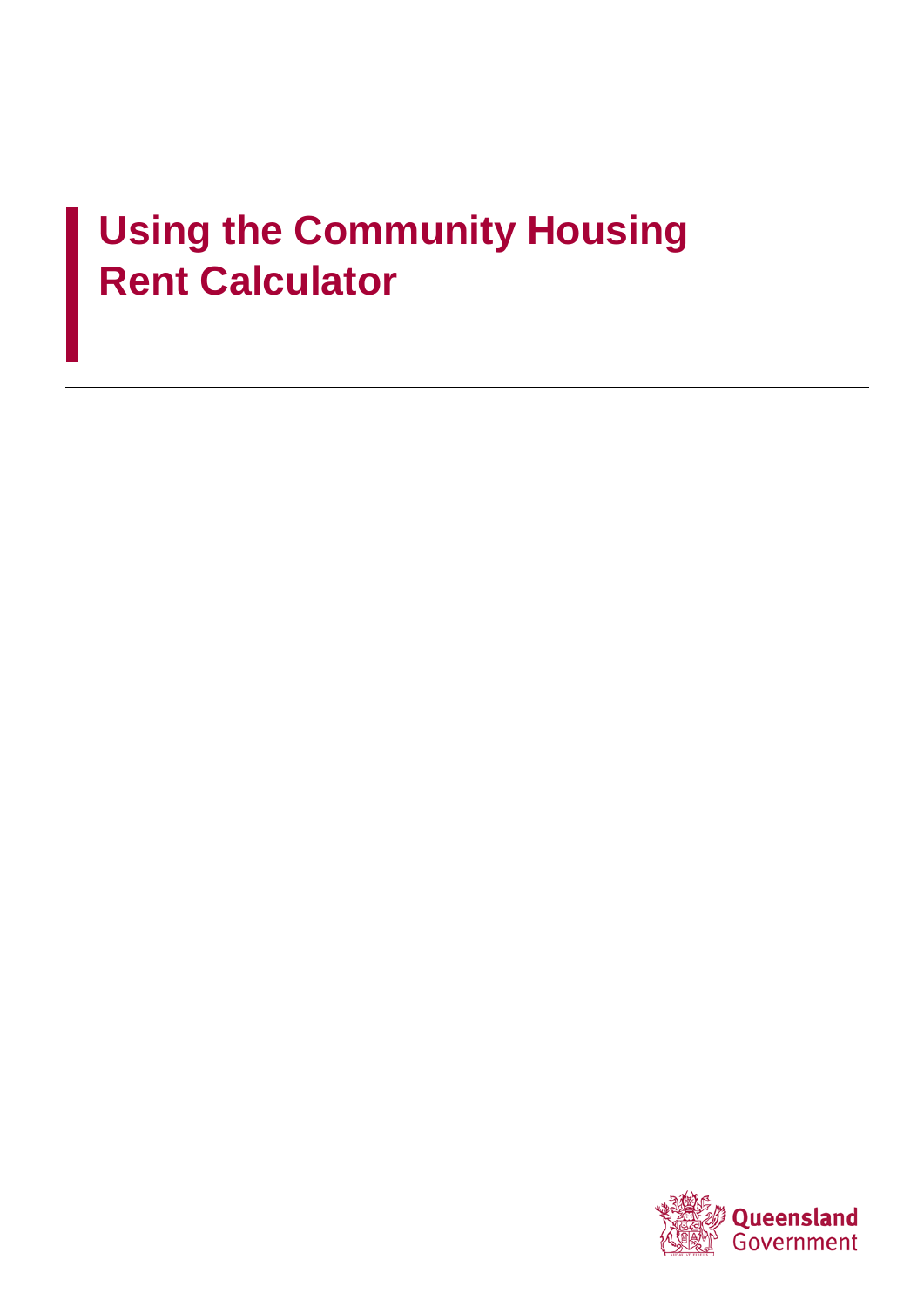| <b>Version</b> | <b>Date</b>      | <b>Status</b> | <b>Key changes made</b>                                                                                                                                                                                                                                                                                                                                                                                                                                                                                                                                                                                                                                  | <b>Author/s</b>                                       |
|----------------|------------------|---------------|----------------------------------------------------------------------------------------------------------------------------------------------------------------------------------------------------------------------------------------------------------------------------------------------------------------------------------------------------------------------------------------------------------------------------------------------------------------------------------------------------------------------------------------------------------------------------------------------------------------------------------------------------------|-------------------------------------------------------|
| 1              | February<br>2016 | Final         |                                                                                                                                                                                                                                                                                                                                                                                                                                                                                                                                                                                                                                                          | Housing and<br>Homelessness<br><b>Services</b>        |
| 2              | January<br>2018  | Final         | • Clarification that all tenants and their spouses pay 25%<br>of their assessable income in rent.<br>• Instruction to include Family Tax Benefit part A (FTBA)<br>and Maintenance as incomes for the calculation of rent.<br>• Inclusion of information about assessing on the FTBA<br>for the eldest four children under the age of 16 and that<br>any FTBA received for children aged 16 and over is<br>non-assessable.<br>. How to deduct the Pension reform increases - 2009<br>from the base rate of pension for some single<br>pensioners.<br>• Examples of entering income from a Department of<br>Human Services Income statement into the CHRC. | Housing and<br><b>Homelessness</b><br><b>Services</b> |
| 3              | August<br>2018   |               | • Inclusion of new features including those developed<br>from the 2017 feedback survey:<br>Calculation of Single Sharer individual market rents<br>$\circ$<br>Changes to the Extra charges to be paid by the<br>$\circ$<br>tenant. Includes a dropdown and the option to add<br>additional extras.<br>New report for tenants<br>$\circ$<br>Removal of information on the Electronic Rent<br>$\circ$<br>Calculator as should no longer be used or is not<br>supported by the Department.                                                                                                                                                                  | Housing and<br>Homelessness<br><b>Services</b>        |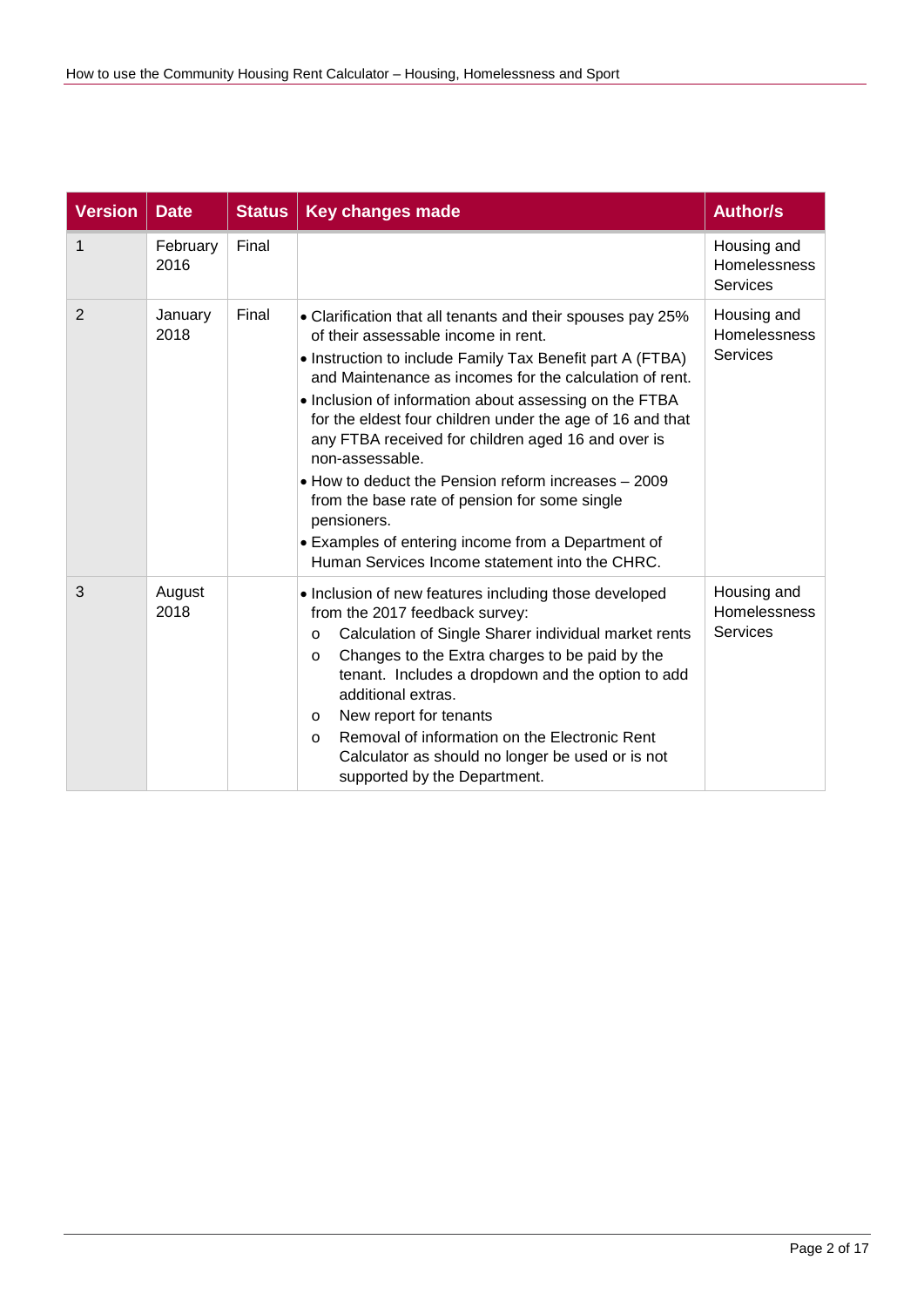# <span id="page-2-0"></span>**Table of Contents**

| <b>Document history</b>                                                                  | Error! Bookmark not defined. |
|------------------------------------------------------------------------------------------|------------------------------|
|                                                                                          |                              |
|                                                                                          |                              |
| <b>More information</b>                                                                  | $\mathbf{3}$                 |
|                                                                                          |                              |
|                                                                                          |                              |
| How to deduct the Pension reform increases – 2009 from the base rate of pension for some |                              |
| Examples of entering incomes into the CHRC from a Department of Human Services income    |                              |
| What is new with Version 2 - September 2018                                              | 17                           |

# <span id="page-2-1"></span>**Using the Community Housing Rent Calculator**

The Community Housing Rent Calculator calculations are based on the Community Housing Rent Policy (September 2013).

The rent calculator will not save any tenant or household details, and is provided only for calculating rent. It replaces the Electronic Rent Calculator Tool (ERCT).

The rent calculator is updated regularly to reflect the changes to the rates of Rent Assistance and Family Tax Benefit paid by the Department of Human Services (DHS).

Before using the calculator, you should make sure you have the details of the assessable income ready for all household members.

### <span id="page-2-2"></span>**More information**

If you have questions about using the rent calculator, you can:

- talk to your contract manager
- email [communityhsgrent@hpw.qld.gov.au](mailto:communityhsgrent@hpw.qld.gov.au)
- call (07) 3007 4555 and choose option 3.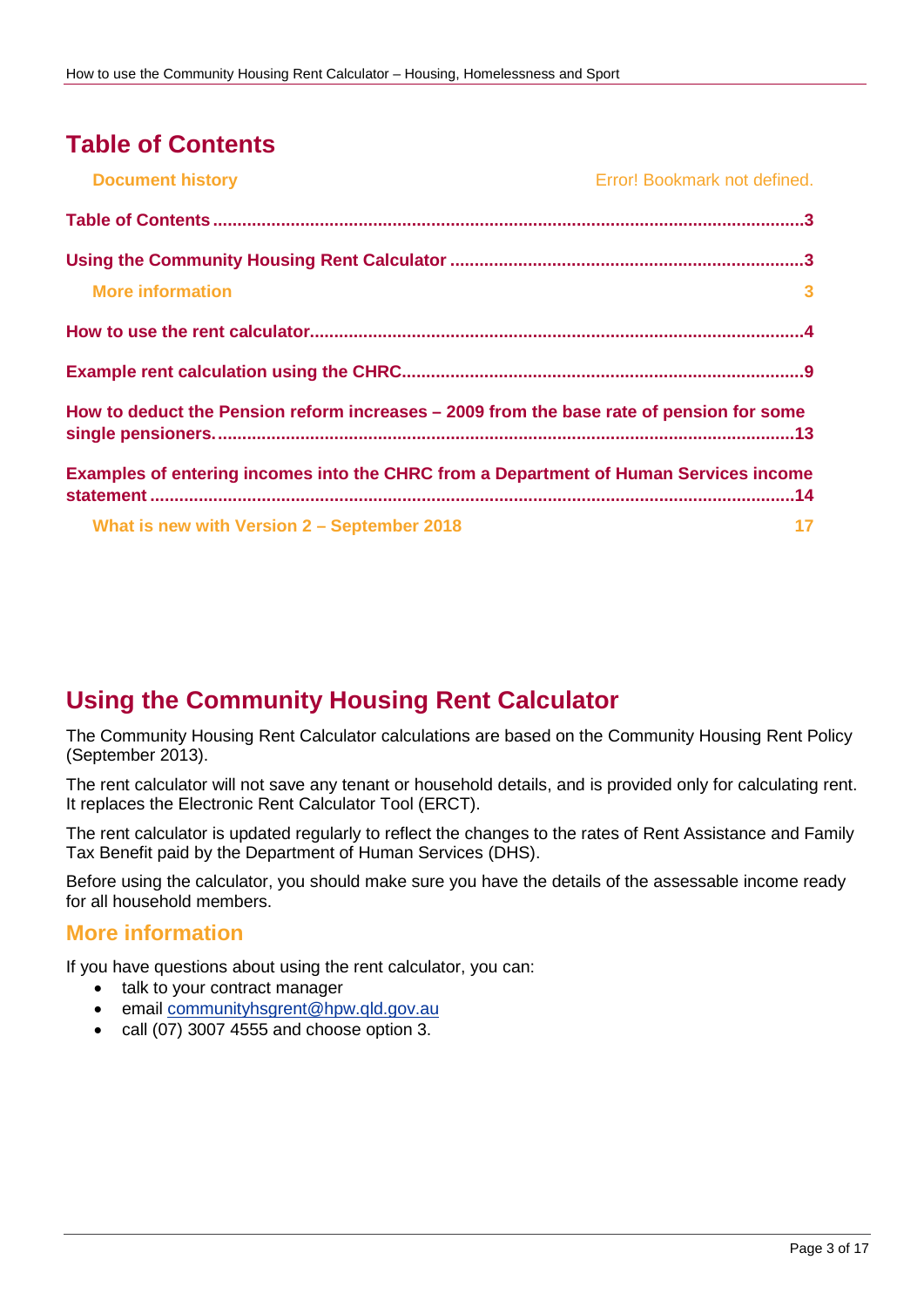### <span id="page-3-0"></span>**How to use the rent calculator**

**1.** Open the rent calculator by visiting our [Community Housing Rent Calculator webpage.](http://www.hpw.qld.gov.au/aboutus/ReportsPublications/FormsTemplates/Pages/CommunityHousingProviders.aspx) You can also save the following link direct to the rent calculator as a favourite on your device.

<https://www.hpw.qld.gov.au/RentCalculator/>

**2. Terms and conditions** - you will need to agree with our terms and conditions to use the calculator – click **Accept**.

**Community Housing Rent Calculator** 

**Asset Queensland Government Department of Housing and Public Works** 

Community Housing Rent Calculator (CHRC)

This rent calculator has been developed to help community providers calculate their tenants' rent. Calculations are based on the Community Housing Rent Policy (September 2013) (PDF, 80.5KB). This calculator should only be used for calculating rent. It does not save any tenant or household details. Before you start, make sure you have the details of assessable income for all household members. Read more about using the rent calculator including contact information on our website.

#### Disclaimer

This calculator is made available by the State of Queensland as an information source only. The information is provided solely on the basis that users will be responsible for making their own assessment of any calculations. Users are advised to verify all relevant representations, statements and information, and the accuracy, completeness and currency of all information contained in the calculator.

The calculator is made available to you on an "as is" basis. The State of Queensland makes no statement, representation or warranty of any kind concerning the calculator and expressly excludes any implied representation or warranty that the calculator is free of infection by computer viruses or other contamination, or that it is and will remain accurate, adequate, and current, of any particular quality, complete, non-infringing or suitable for any particular purpose.

You acknowledge and accept that use, reproduction or storage of, or reliance on, this calculator is at your own risk. If the information in the calculator becomes inaccurate or out of date, the State of Queensland may decide in its discretion to release updates or new releases of the calculator from time to time. It is your responsibility to ensure that you use the most current version of the calculator

The State of Queensland makes no warranties, express or implied as to the non-infringement of third party rights, including third party intellectual property rights

The State of Queensland disclaims all responsibility and excludes all liability (including, without limitation, in negligence) for all direct or indirect expenses, losses, damages and costs you or any third party might incur for any reason including as a result of any use of, or reliance on all or part of the calculator.

#### Indemnity

In consideration of the State of Queensland's consent to use, reproduction and storage of this calculator, by using, reproducing or storing this calculator, you agree to permanently and unconditionally indemnify the State of Queensland from and against all direct or indirect expenses, losses, damages and costs which the State of Queensland may incur, and all third party claims which may be made against the State of Queensland, arising out of or in connection with your use, reproduction or storage of the program, or any breach by you of these terms and conditions

**■** Accept

#### **3. Family type**

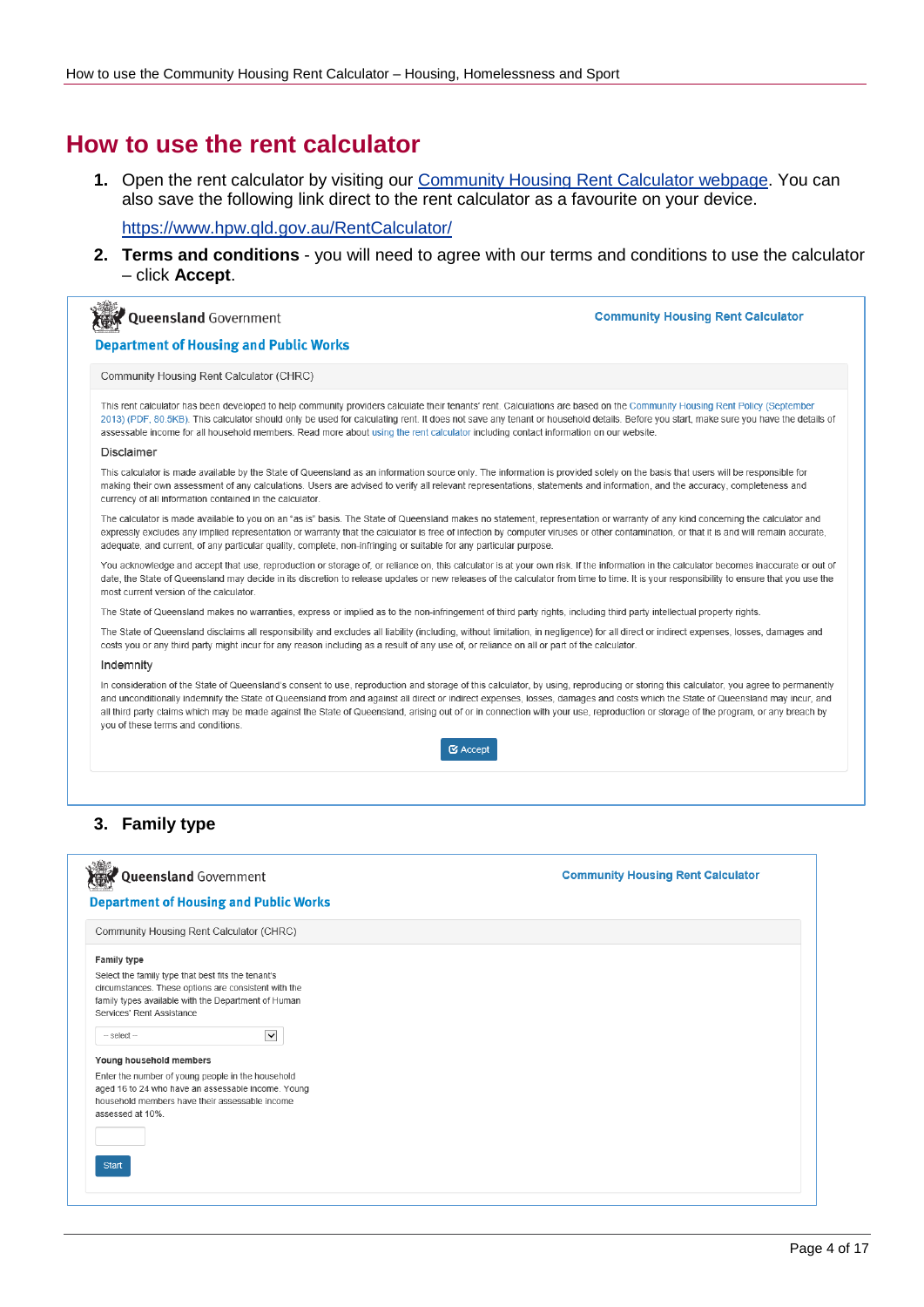Select the family type that that best fits the family situation and aligns with the family types used by DHS for assessing eligibility for rent assistance. This is for the tenant household, and does not mean all occupants.

The options are:

- Single
- Couple
- Single sharer (no children)
- Couple temporarily separated (no children)
- Couple separated by illness (no children)
- Not eligible for rent assistance

When Single sharer is selected, a field will appear to enter the number of single sharers that will calculate the individual sharer's market rent. The individual's share of the market rent will be applied on the next page of the calculator.

| Family type $\Theta$                                                                                                                                                                           |
|------------------------------------------------------------------------------------------------------------------------------------------------------------------------------------------------|
| Select the family type that best fits the tenant's<br>circumstances. These options are consistent with the<br>family types available with the Department of Human<br>Services' Rent Assistance |
| Single sharer (no children)                                                                                                                                                                    |
| Number of single sharers<br>$\overline{\phantom{a}}$                                                                                                                                           |

On the next page, when the full property market rent is added, the calculator will calculate the sharer's individual share. This is the amount of market rent that will be used in the rent calculation.

| Rent type $\Theta$        | Long Term Community Housing Program<br>$\check{ }$ |
|---------------------------|----------------------------------------------------|
| <b>Market rent</b>        | Ŝ.<br>500<br>per week                              |
| Number of sharers         | $\overline{2}$                                     |
| Single sharer market rent | \$<br>250.00<br>per week                           |

**4. Young household members** – All tenants and their spouses pay 25% of their assessable income in rent, regardless of their age. They are not included in the concession for young household members.

Add the number of young household members (aged 16 to 24 years) who have an assessable income. Their income will be assessed at 10%. A field will be available on the next page of the calculator to include the details and income for each young household member you enter here.

Leave blank if there are no young household members.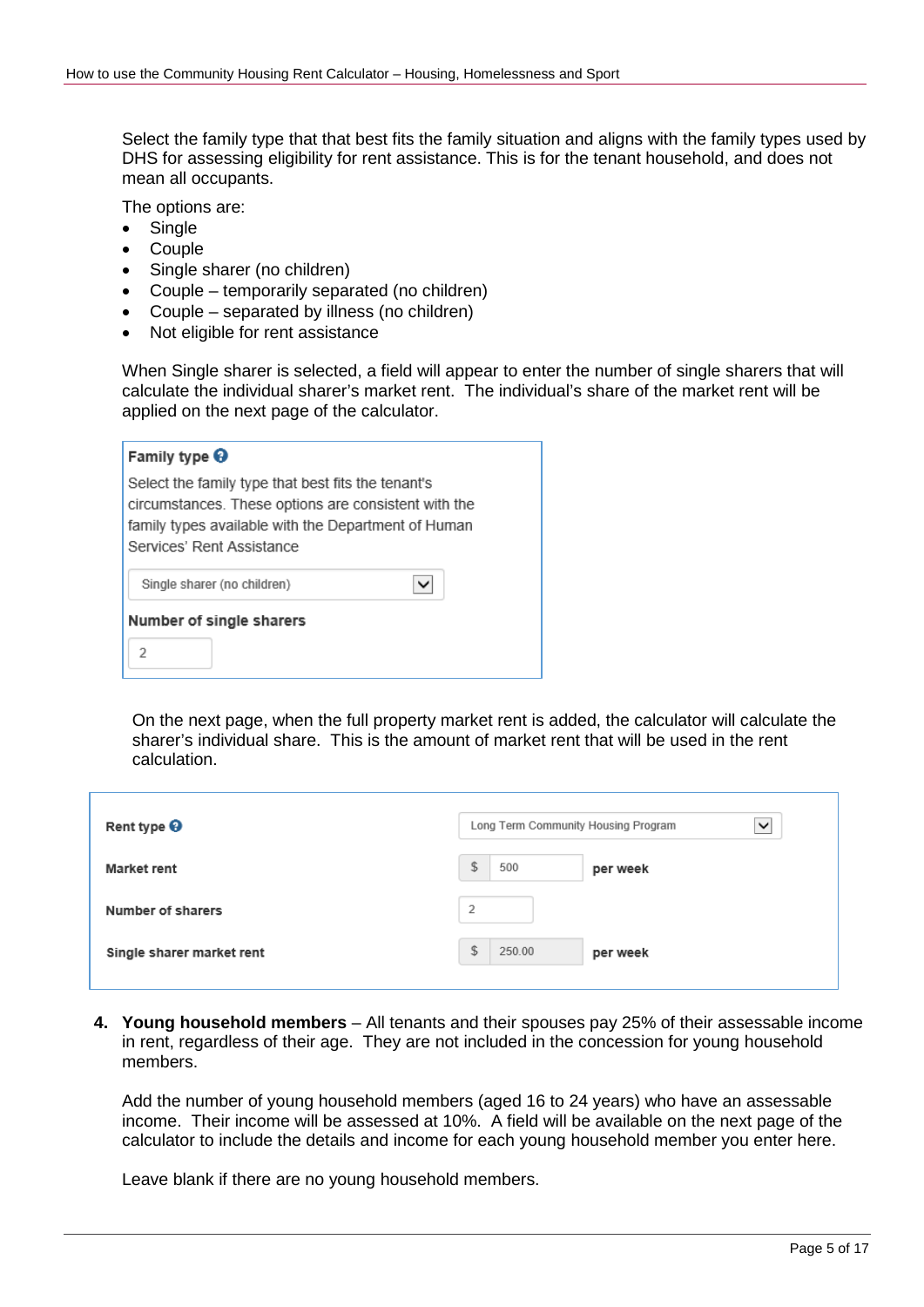**5.** Click **Start** to go to the next screen.

| Queensland Government           |                                                                          | <b>Community Housing Rent Calculator</b> |
|---------------------------------|--------------------------------------------------------------------------|------------------------------------------|
|                                 | <b>Department of Housing and Public Works</b>                            |                                          |
|                                 | Community Housing Rent Calculator (CHRC) - Single                        |                                          |
| Rent type <sup>O</sup>          | $\check{ }$<br>-- select --                                              |                                          |
| <b>Market rent</b>              | $$\mathfrak{S}$$<br>per week                                             |                                          |
| Extras $\Theta$<br>+ Add extra  |                                                                          |                                          |
|                                 | Household member incomes (record assessable incomes only). ●             |                                          |
| Name<br>+ Add income            |                                                                          |                                          |
| + Add extra person              |                                                                          |                                          |
|                                 | Please add the number of children in the household $\boldsymbol{\Theta}$ |                                          |
| Number of children aged 0 - 12  |                                                                          |                                          |
| Number of children aged 13 - 15 |                                                                          |                                          |
|                                 | Number of children aged 0 - 15 receiving Maintenance                     |                                          |
| Calculate                       |                                                                          |                                          |
|                                 |                                                                          |                                          |
|                                 |                                                                          |                                          |

**6.** Rent type – choose the rent type for this tenancy. This is the program that the tenancy is managed under and the corresponding rent policy that applies. The calculation will be based on this rent type. The options and assessment percentage rules are:

| <b>Program/Rent type</b>              | Percentage assessable income is assessed |
|---------------------------------------|------------------------------------------|
| Long Term Community Housing Program   | 25%                                      |
| <b>Community Managed Studio Units</b> | 28% for furnished properties             |
| <b>Community Managed Studio Units</b> | 25% for unfurnished properties           |
| <b>Community Rent Scheme</b>          | 25%                                      |
| <b>Crisis Accommodation Program</b>   | 25%                                      |

**7. Market rent** - enter the weekly market rent for the property.

If the household type you have selected is shared, the sharer's individual market rent will be used in the calculation. This is based on the field completed on the previous page of the calculator.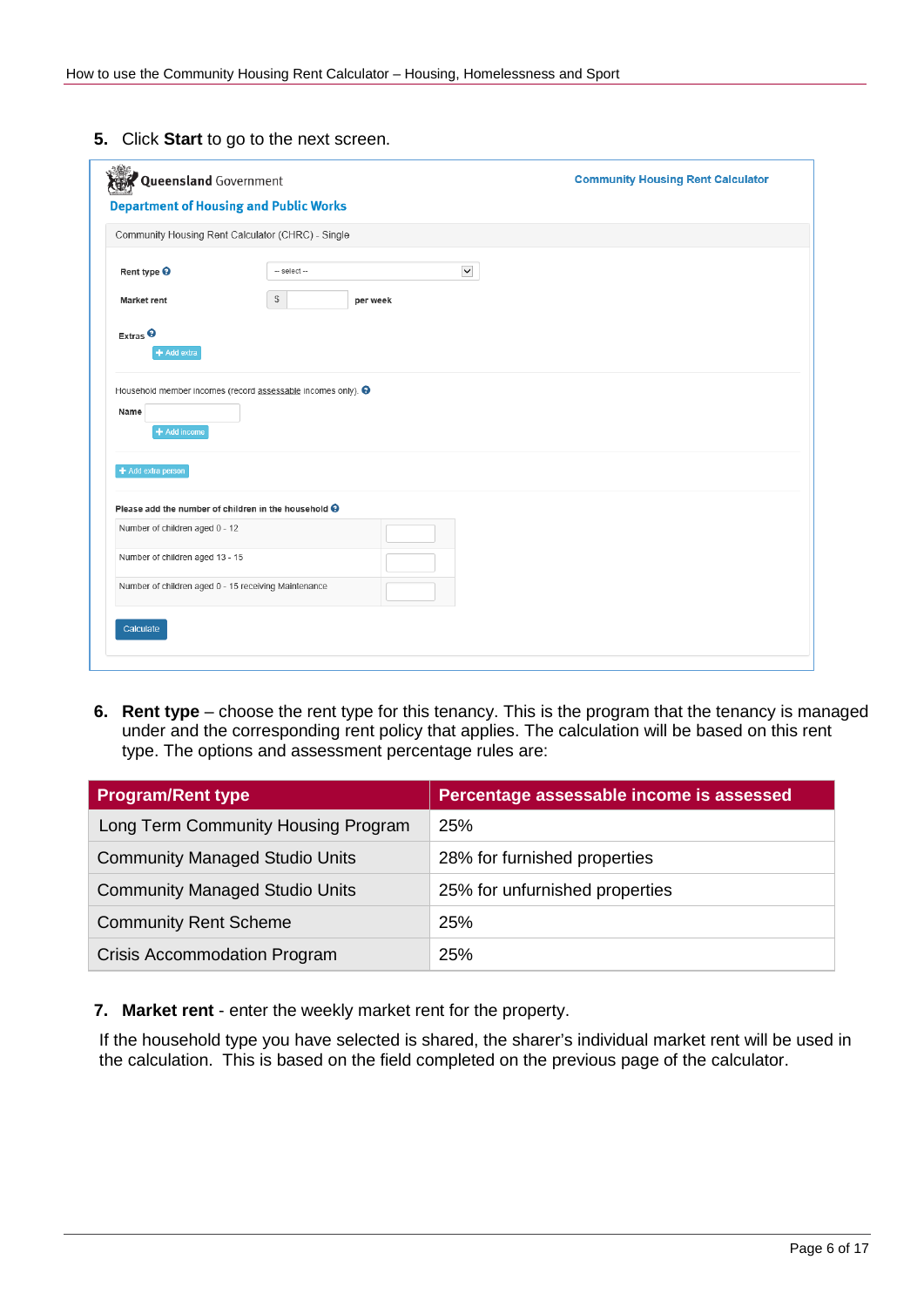**8. Extras** – enter the amount of extras that you are charging the Tenant for any additional services or utilities supplied. Options can be selected from the dropdown. If Other is chosen an additional field will appear to enter the type of extras being charged.

| Extras $\Theta$ |                                                    |                 |        |
|-----------------|----------------------------------------------------|-----------------|--------|
|                 | Type                                               | Amount per week | Remove |
|                 | - select -<br>Water<br>Gas<br>Electricity<br>Other | \$<br>0.00      |        |

#### **9. Household member incomes**

|      | Household member incomes (record $\frac{\text{assessable}}{\text{incomes}}$ only). $\Theta$ |
|------|---------------------------------------------------------------------------------------------|
| Name |                                                                                             |
|      | + Add income                                                                                |
|      |                                                                                             |

These fields are linked to the family type you selected earlier:

- If a single person family type has been selected, one set of fields will appear
- If a couple family type is selected, two sets of fields will need to be completed
- If the household has young household members with assessable incomes, fields for their names and income details will also appear for the number of young people indicated on the previous screen.
- Additional household members aged over 24 can be added using the following fields.



| Extra person's name |  |
|---------------------|--|
| + Add Income        |  |
|                     |  |

- enter the names of all adult household members
- select all assessable incomes each person receives
- this should include any Family Tax Benefit part A (FTBA) and Maintenance that the household member is receiving. FTBA is only assessable for the four eldest children under 16. FTBA for children aged 16 and over is non-assessable for rent assessment.
- enter the amount of assessable **weekly/fortnightly** income the person is receiving which should be provided on the income evidence that the Tenant/s provides.

**Please note:** Rent Assistance is not considered income for the tenant/s and is not assessed at 25%. It is instead calculated and added to the income based rent calculation at 100% of the payment.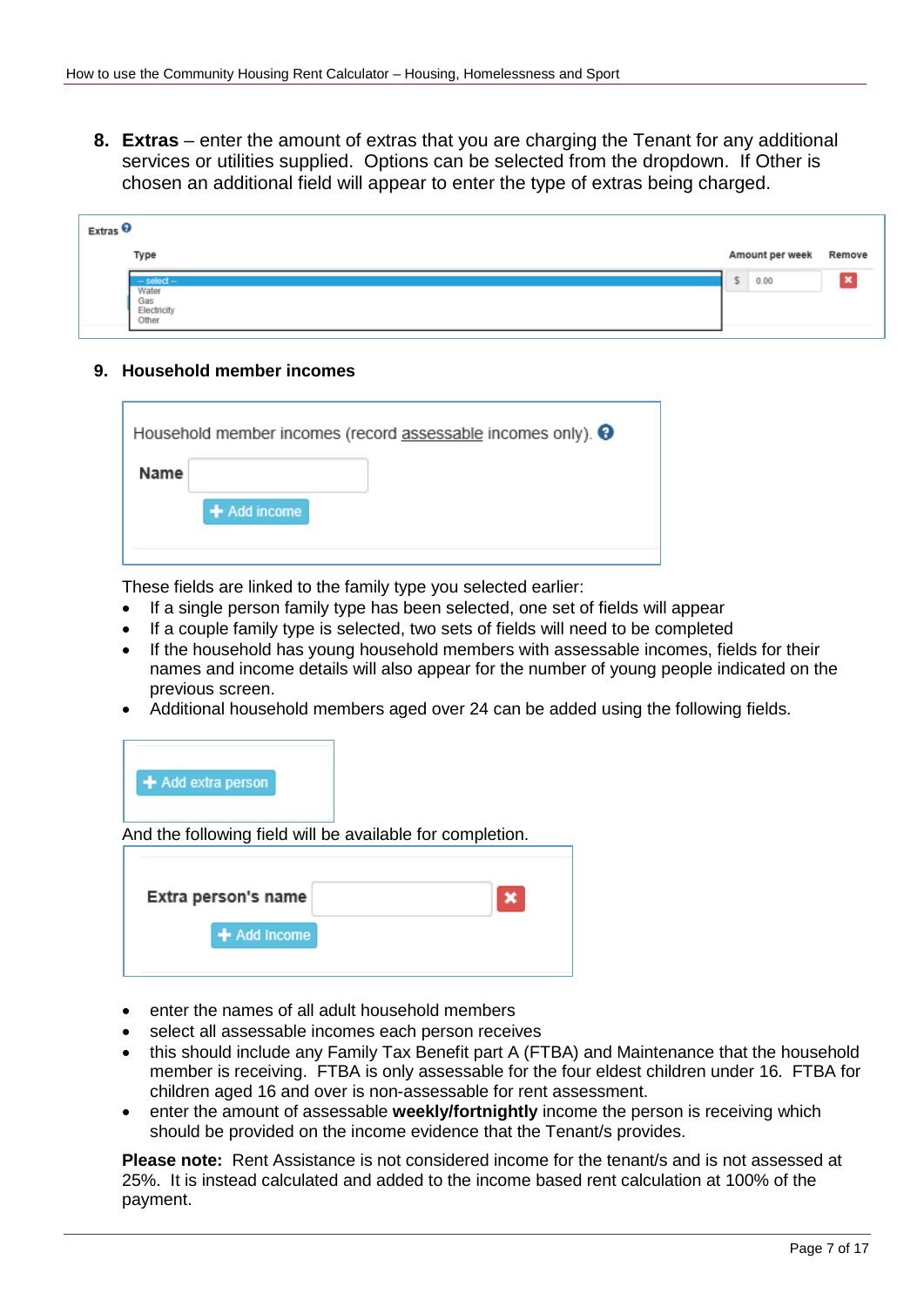Rent Assistance for any additional household members should be added as an income the person is receiving.

- **10. Children** enter the number of children in the household in the appropriate age bracket field for the Family Tax Benefit (FTB) calculation.
- **11. Child maintenance** enter the number of children the household receives maintenance income for beside the relevant age bracket for the maintenance calculation.

These details are used for the calculation of rent assistance. Note: If there are no children in the household, leave these blank.

**12.** Check all household information has been entered – click **Calculate.**



The rent will be calculated and a field will populate at the top of the page with the **weekly** rent payable.



To review the full details of the calculation, select **Calculation details**.

Calculation details ◆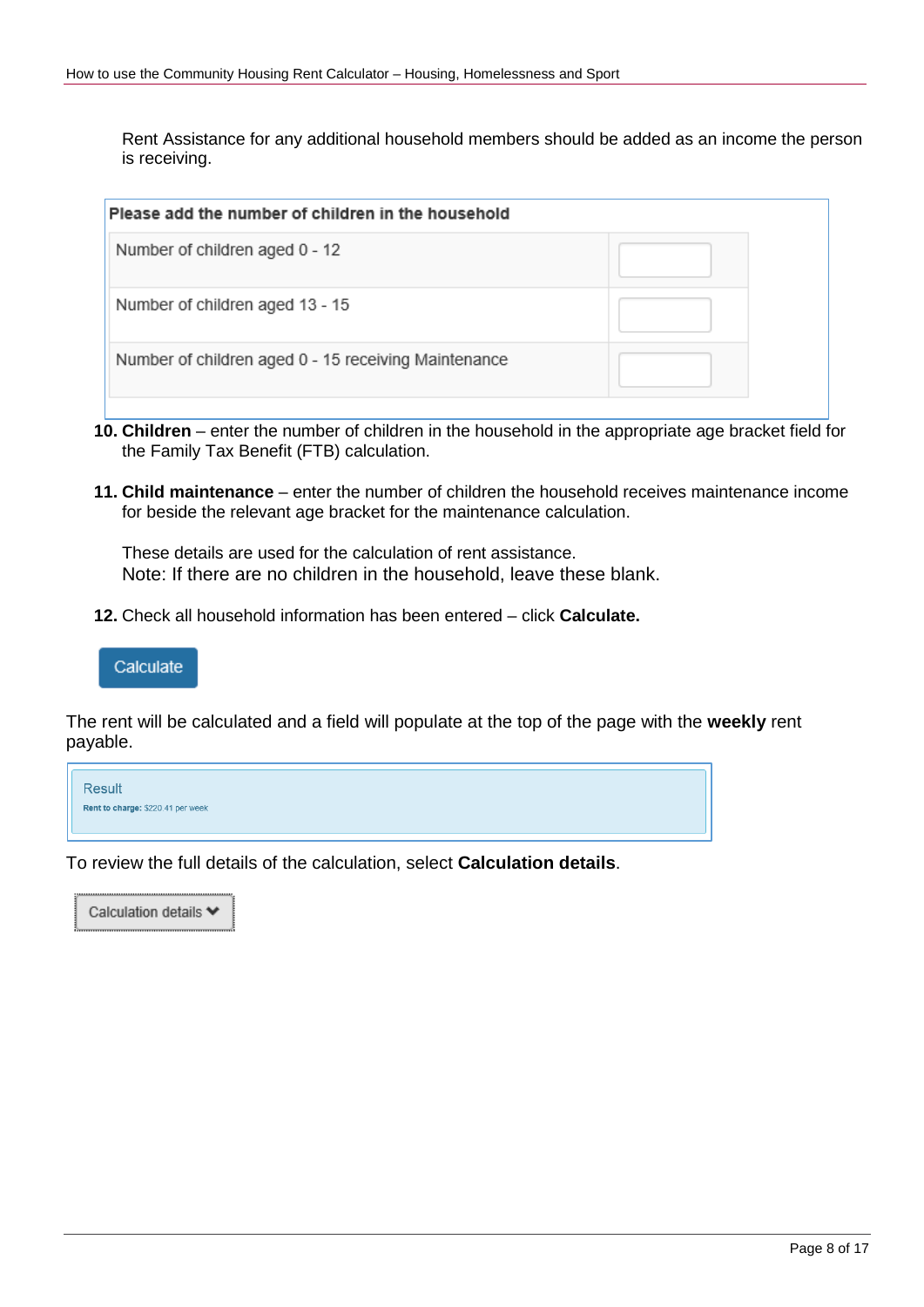### <span id="page-8-0"></span>**Example rent calculation using the CHRC**

We have a single tenant household with a young household member who is working. The tenancy is managed under the Long Term Community Housing Program.

On the first page, "Single" has been chosen as the family type and one young household member with an assessable income has been selected.

| Community Housing Rent Calculator (CHRC)                                                                   |
|------------------------------------------------------------------------------------------------------------|
| Family type $\Theta$                                                                                       |
| Select the family type that best fits the tenant's<br>circumstances. These options are consistent with the |
| family types available with the Department of Human                                                        |
| Services' Rent Assistance                                                                                  |
| Single<br>$\overline{\mathsf{v}}$                                                                          |
| Young household members                                                                                    |
| Enter the number of young people in the household<br>aged 16 to 24 who have an assessable income. Young    |
| household members have their assessable income                                                             |
| assessed at 10%.                                                                                           |
|                                                                                                            |
| <b>Start</b>                                                                                               |
|                                                                                                            |

Long Term Community Housing Program has been selected as the Rent type and the weekly market rent of \$300.00 has been entered.

The names of household members have been entered and the incomes selected from the dropdown box. As many lines as required can be added to reflect the incomes that the household is receiving.

This household has no children for which Family Tax Benefit or Maintenance/ Child Support is being received.

| Name | T.Enent                                       |                         |                          |                        |                 |
|------|-----------------------------------------------|-------------------------|--------------------------|------------------------|-----------------|
|      | Income $\Theta$                               |                         | Amount                   | Frequency              | Remove          |
|      | Age Pension                                   | $\overline{\mathbf{v}}$ | $$\mathbb{S}$$<br>413.00 | $\checkmark$<br>Weekly | $\vert x \vert$ |
|      |                                               |                         |                          |                        |                 |
|      | Clean Energy Supplement<br>+ Add income       | $\checkmark$            | \$<br>14.10              | Fortnightly $  \vee  $ | $\vert x \vert$ |
|      | $\mathbf{x}$<br>Extra person's name R.Esident |                         |                          |                        |                 |
|      | Income                                        |                         | Amount                   | Frequency              | Remove          |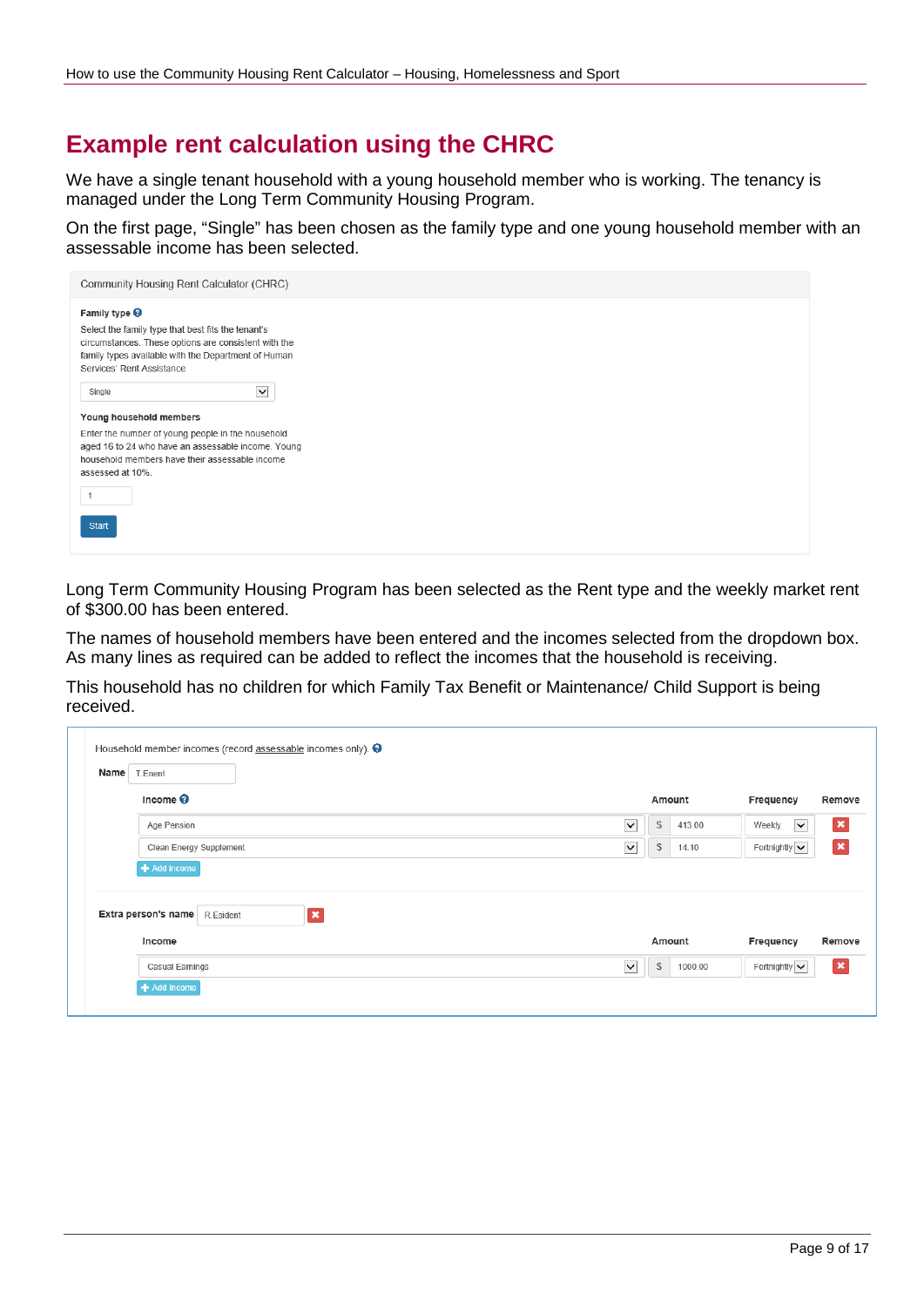### When the rent is calculated this is the result:

| Community Housing Rent Calculator (CHRC) - Single<br><b>Result</b><br>Rent to charge: \$290.15 per week                                                                             |                                                                        |                                                                                  |
|-------------------------------------------------------------------------------------------------------------------------------------------------------------------------------------|------------------------------------------------------------------------|----------------------------------------------------------------------------------|
| $\checkmark$<br>Long Term Community Housing Program<br>Rent type <sup>@</sup><br>$$\mathfrak{S}$$<br>300.00<br><b>Market rent</b><br>per week<br>Extras <sup>0</sup><br>+ Add extra |                                                                        |                                                                                  |
| Household member incomes (record assessable incomes only). <sup>O</sup><br>Name T.Enent<br>Income <sup>O</sup>                                                                      | Amount                                                                 | Frequency<br>Remove                                                              |
| Age Pension<br>Clean Energy Supplement<br>+ Add income                                                                                                                              | $\check{ }$<br>413.00<br>\$<br>$\checkmark$<br>$$\mathbb{S}$$<br>14.10 | $\check{~}$<br>×<br>Weekly<br>$\pmb{\times}$<br>Fortnightly $\blacktriangledown$ |
| $\vert x \vert$<br>Extra person's name R.Esident<br>Income                                                                                                                          | Amount<br>$\check{ }$<br>\$<br>1000.00                                 | Frequency<br>Remove<br>$\pmb{\times}$                                            |
| Casual Earnings<br>+ Add Income                                                                                                                                                     |                                                                        | Fortnightly $\blacktriangledown$                                                 |
| Please add the number of children in the household $\Theta$<br>Number of children aged 0 - 12                                                                                       |                                                                        |                                                                                  |
| Number of children aged 13 - 15                                                                                                                                                     |                                                                        |                                                                                  |
| Number of children aged 0 - 15 receiving Maintenance                                                                                                                                |                                                                        |                                                                                  |
| Calculate<br><b>홈</b> Print<br>图 Report for Tenant/s<br>Calculation details $\blacktriangleright$                                                                                   |                                                                        |                                                                                  |
|                                                                                                                                                                                     |                                                                        |                                                                                  |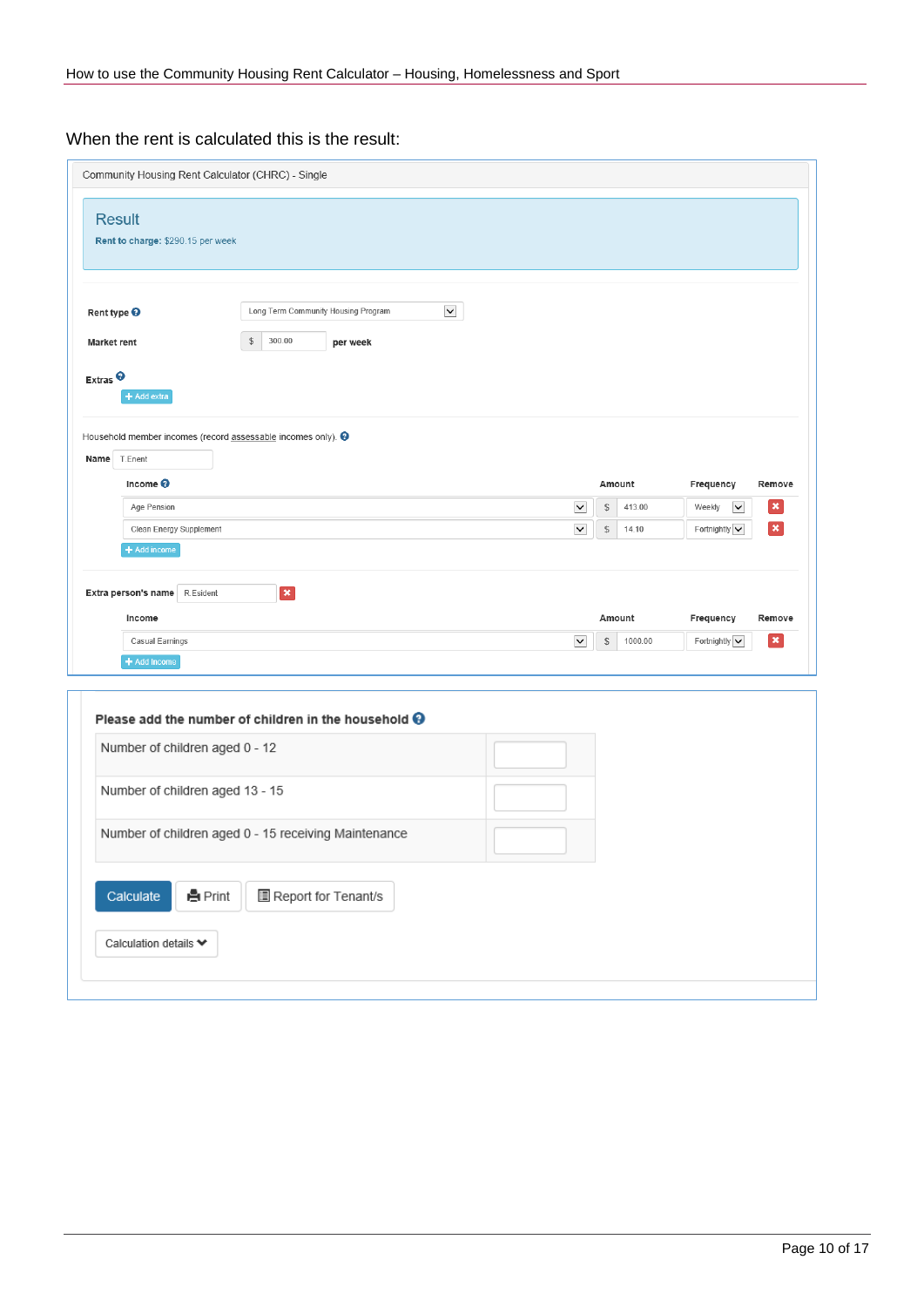| When: 22/08/2018 2:26:40 PM<br>Policy: Policy 2013                                                                                                                                                                                                                                                                                                                                                                                                                                                                         |  |
|----------------------------------------------------------------------------------------------------------------------------------------------------------------------------------------------------------------------------------------------------------------------------------------------------------------------------------------------------------------------------------------------------------------------------------------------------------------------------------------------------------------------------|--|
| Rental type: Long Term Community Housing Program (rent @ 25%)<br><b>Market rent: \$300.00</b>                                                                                                                                                                                                                                                                                                                                                                                                                              |  |
| Family type chosen: Single<br>Tenants gross income: \$420.05<br>Tenants net income (assessable): \$420.05<br>Young household members have their assessable income assessed at 10%<br>Young people gross income: \$0.00<br>Young people net income (assessable): \$0.00<br>Extra people gross income: \$500.00<br>Extra people net income (assessable): \$471.00<br>Family Tax Benefit part A and Maintenance/Child Support incomes is assessed at 15%<br>Household maintenance: \$0.00<br>Income calculated rent: \$222.76 |  |
| Rent assistance family situation: Single, no children.<br>Maximized Rent Assistance on the income based rent: \$67.40<br>Rent amount calculated: \$290.16<br><b>Extras: \$0.00</b><br>Total Calculated Rent: \$290.15<br>Incomes used in rent calculation:                                                                                                                                                                                                                                                                 |  |
| • T.Enent - Age Pension, \$413.00<br>• T.Enent - Clean Energy Supplement, \$7.05<br>• R.Esident - Casual Earnings, \$500.00                                                                                                                                                                                                                                                                                                                                                                                                |  |

This report can be printed using the Print button.



A report for Tenant/s can also be printed.



If this button is selected, a field presents that allows you to add the Customer's reference, the effective date of the new rent, your organisation's details and the address of the property. This information is not stored in the calculator so will need to be added at each use if required.

| Add Client Report Information |                   | x |
|-------------------------------|-------------------|---|
| Reference number              |                   |   |
| Rent effective date           |                   |   |
| Landlord/Lessor               |                   |   |
| <b>Property address</b>       |                   |   |
|                               |                   |   |
|                               | Close<br>Continue |   |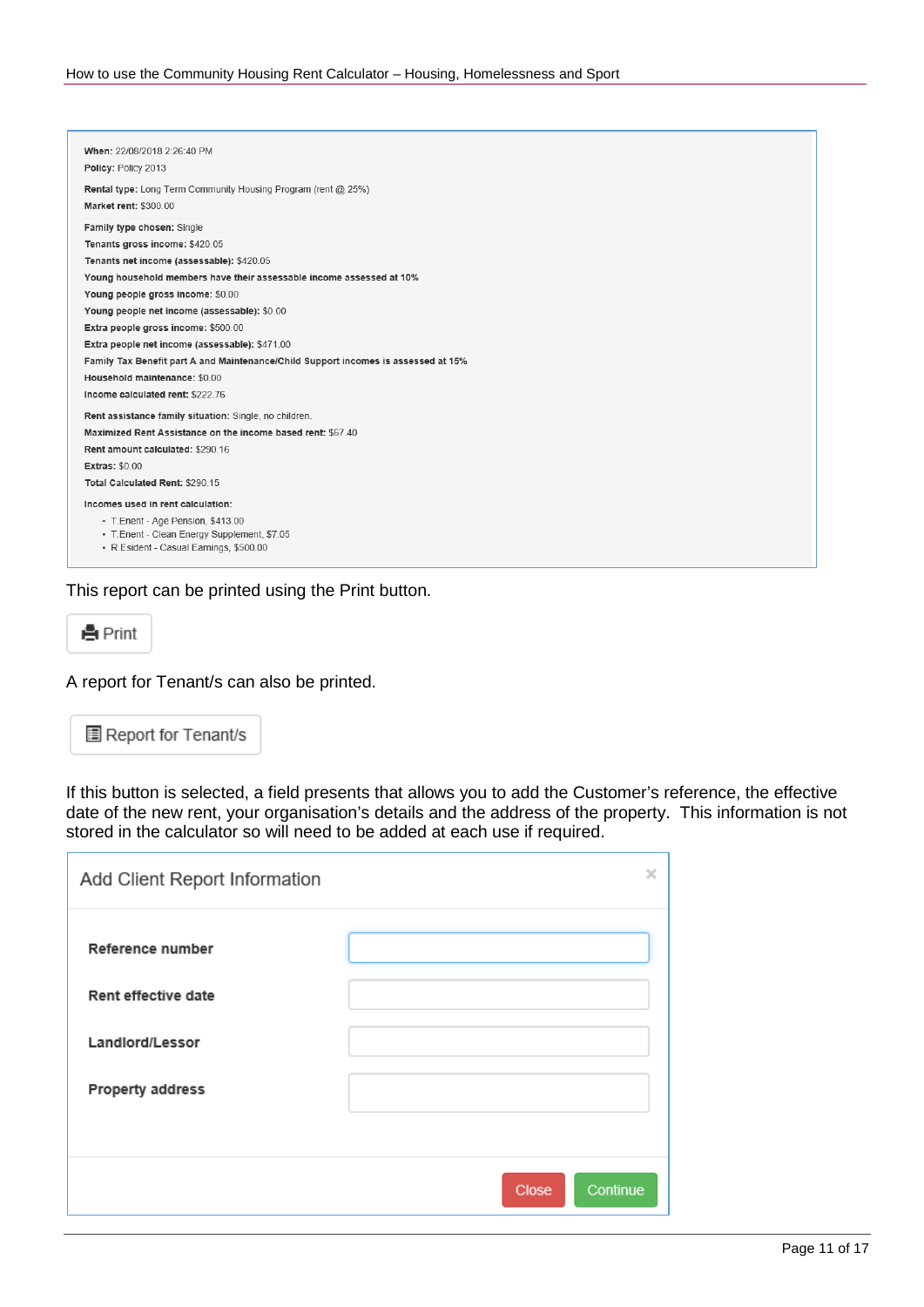If you do not want to add this additional information, select Continue to produce the report or close to return to the calculator.

Open the report that is produced.

| Rent assessment report for tenants |                               |                             |           |
|------------------------------------|-------------------------------|-----------------------------|-----------|
| Reference number:                  | 0001                          | <b>Rent effective date:</b> | 3/09/2018 |
| Landlord/Lessor:                   | A Queensland Housing Provider |                             |           |

Property address: 1 Smith Street Smithville

#### Your household's assessable income

| Name           | Income type             | Gross weekly<br>amount |
|----------------|-------------------------|------------------------|
| <b>T.Enent</b> | Age Pension             | \$413.00               |
|                | Clean Energy Supplement | \$7.05                 |
| R.Esident      | <b>Casual Earnings</b>  | \$500.00               |

|                                                                                                 | Total assessable income: | \$920.05 |
|-------------------------------------------------------------------------------------------------|--------------------------|----------|
| How your rent was calculated                                                                    |                          |          |
| The market rent of your home:                                                                   |                          | \$300.00 |
| Your rent calculated from your income including any Rent Assistance<br>you may be eligible for: |                          | \$290.16 |
| Extra charges:                                                                                  |                          | \$0.00   |

| Total weekly rent: | \$290.15 |
|--------------------|----------|
|                    |          |

| <b>Tenant name</b> | Signature | Date |            |
|--------------------|-----------|------|------------|
| <b>Tenant name</b> | Signature | Date | $\sqrt{1}$ |
| Officer/Staff      | Signature | Date |            |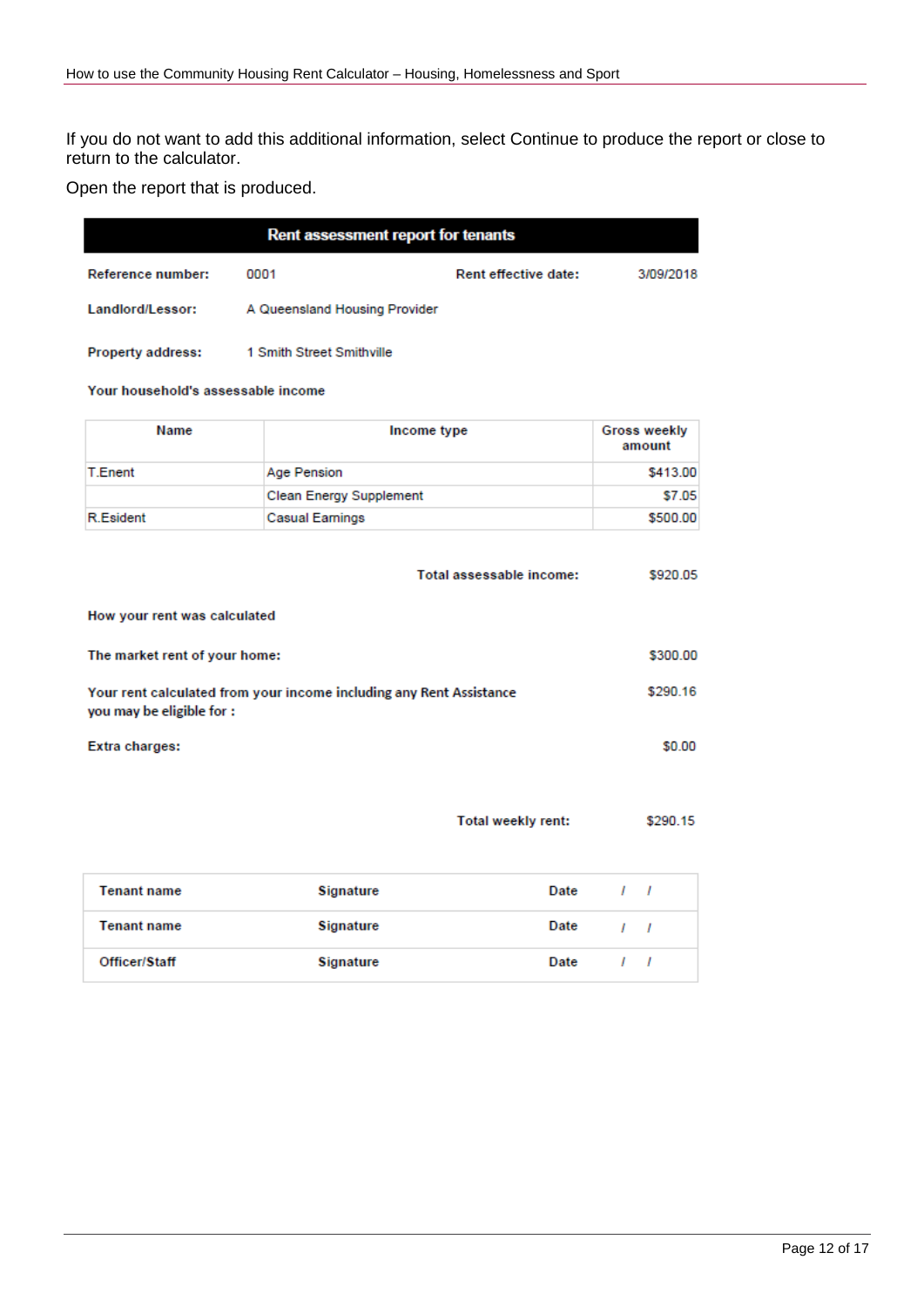### <span id="page-12-0"></span>**How to deduct the Pension reform increases – 2009 from the base rate of pension for some single pensioners.**

Under section 4.1 Pension reform increases – 2009 of the Community Housing Rent Policy September 2013, the Pension Reform increases introduced by the Commonwealth Government in 2009 are not to be included when assessing rent for single pensioners.

The Pension Reform increases are to be excluded from the assessable income amounts used to assess rent, for the following **single** pensions:

- Disability Support Pension recipients aged 21 and over
- Disability Support Pension Blind
- **Carer Pension**
- Wife Pension Disability
- Wife Pension Age
- Age Pension
- Age Pension Blind
- Widow B Pension
- Bereavement Allowance
- Service Pension
- War Widow/ers Payment

#### Note - **Parenting Payment is not included in the pension increase.**

When this increase occurred in September 2009 and until March 2014, the income was separately identified on a client's Department of Human Services (Centrelink) income and asset statement. This no longer occurs but this income is included in the base rate of the pension payment. The Pension Reform increase is still non-assessable so this amount needs to be deducted from the base rate of the single pension payment. The value of the Pension Reform increase is \$60.00 a fortnight or \$30.00 a week. This amount does not increase or change with the regular Consumer Price Index increases.

In the example below the amount that would be added into the CHRC for the rent calculation is \$367.40 a week/\$734.80 a fortnight.

| <b>Previous Regular Entitlements and Payments</b> |          |                   |                    |  |  |
|---------------------------------------------------|----------|-------------------|--------------------|--|--|
| Payment type                                      | Amount   | Date last<br>paid | Date of<br>grant   |  |  |
| Disability Support Pension                        | \$794.80 | 12 May 2016       | 23 January<br>1997 |  |  |
| Energy Supplement                                 | \$14.10  | 12 May 2016       | 23 January<br>1997 |  |  |
| ٠<br>Pension Supplement                           | \$65.00  | 12 May 2016       | 23 January<br>1997 |  |  |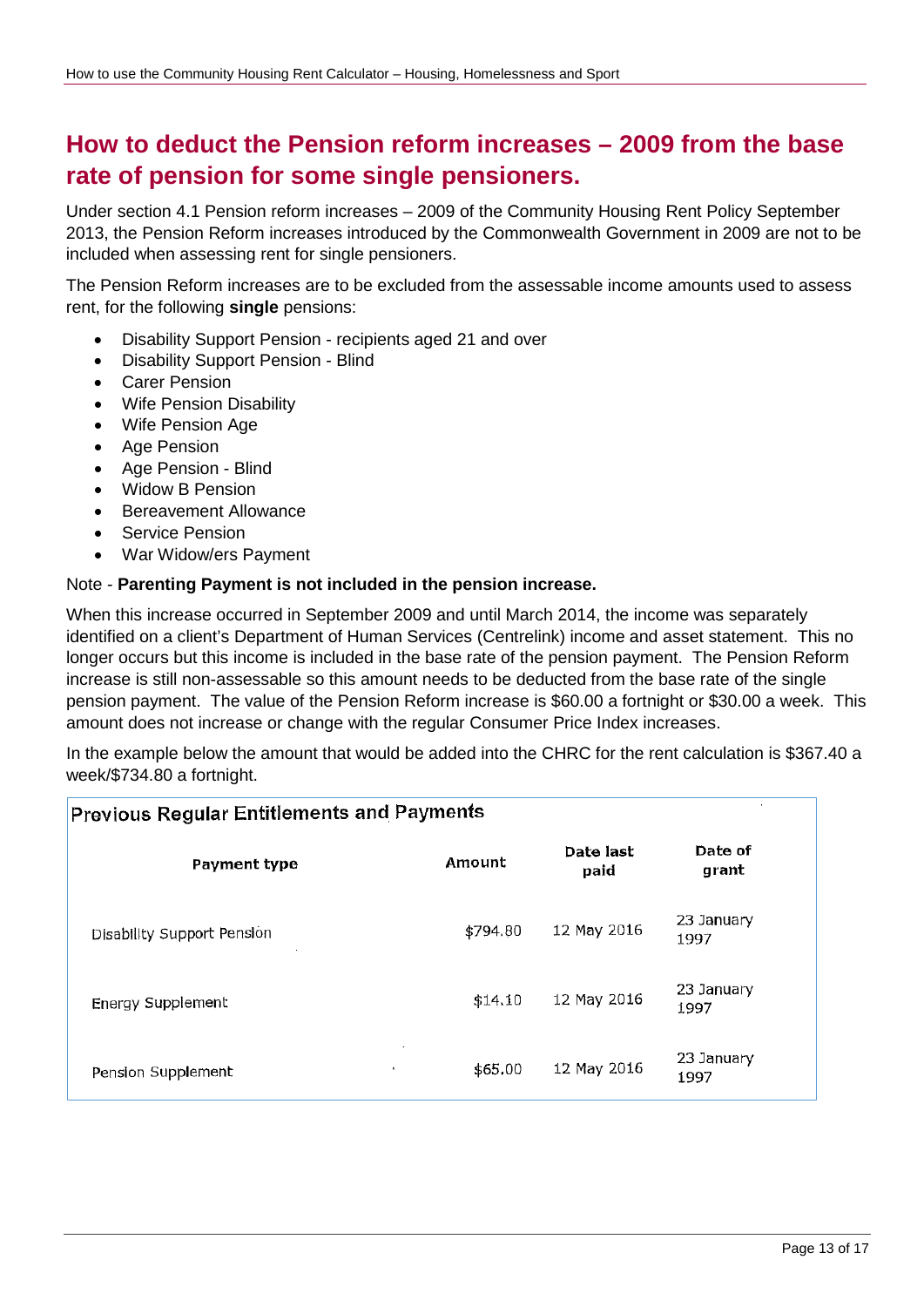How to calculate the amount to be entered into the calculator:

| <b>Calculation steps</b>                | <b>Amounts</b>       |
|-----------------------------------------|----------------------|
| Base rate of Disability Support Pension | \$794.80 a fortnight |
| Minus the Pension Reform increase       | \$60.00 a fortnight  |
| Amount used for the rent assessment     | \$734.80 a fortnight |
| Amount entered into the CHRC            | \$367.40 a week      |

### <span id="page-13-0"></span>**Examples of entering incomes into the CHRC from a Department of Human Services income statement**

### *Example 1: Tenant receives Newstart*

| <b>Previous Regular Entitlements and Payments</b> |          |                   |                  |  |
|---------------------------------------------------|----------|-------------------|------------------|--|
| Payment type                                      | Amount   | Date last<br>paid | Date of<br>grant |  |
| Newstart Allowance<br>$\boldsymbol{r}$            | \$385.27 | 15 August<br>2016 | 21 July 2014     |  |
| Energy Supplement                                 | \$8.80   | 15 August<br>2016 | 21 July 2014     |  |
| GST Component                                     | \$7.54   | 15 August<br>2016 | 21 July 2014     |  |
| Pharmaceutical Allowance                          | \$6.20   | 15 August<br>2016 | 21 July 2014     |  |

How the incomes would be entered into the CHRC:

| Name | Bob                     |                   |        |                                            |                           |
|------|-------------------------|-------------------|--------|--------------------------------------------|---------------------------|
|      | Income $\Theta$         |                   | Amount | Frequency                                  | Remove                    |
|      | Newstart Allowance      | $\check{ }$       | 385.27 | Fortnightly $  \vee  $                     | $\boldsymbol{\mathsf{x}}$ |
|      | Clean Energy Supplement | _<br>$\checkmark$ | 8.80   | ___<br>Fortnightly $\vert \bm{\vee} \vert$ | $\boldsymbol{\mathsf{x}}$ |
|      | + Add income            |                   |        |                                            |                           |

GST and Pharmaceutical allowance are non-assessable income so are not entered.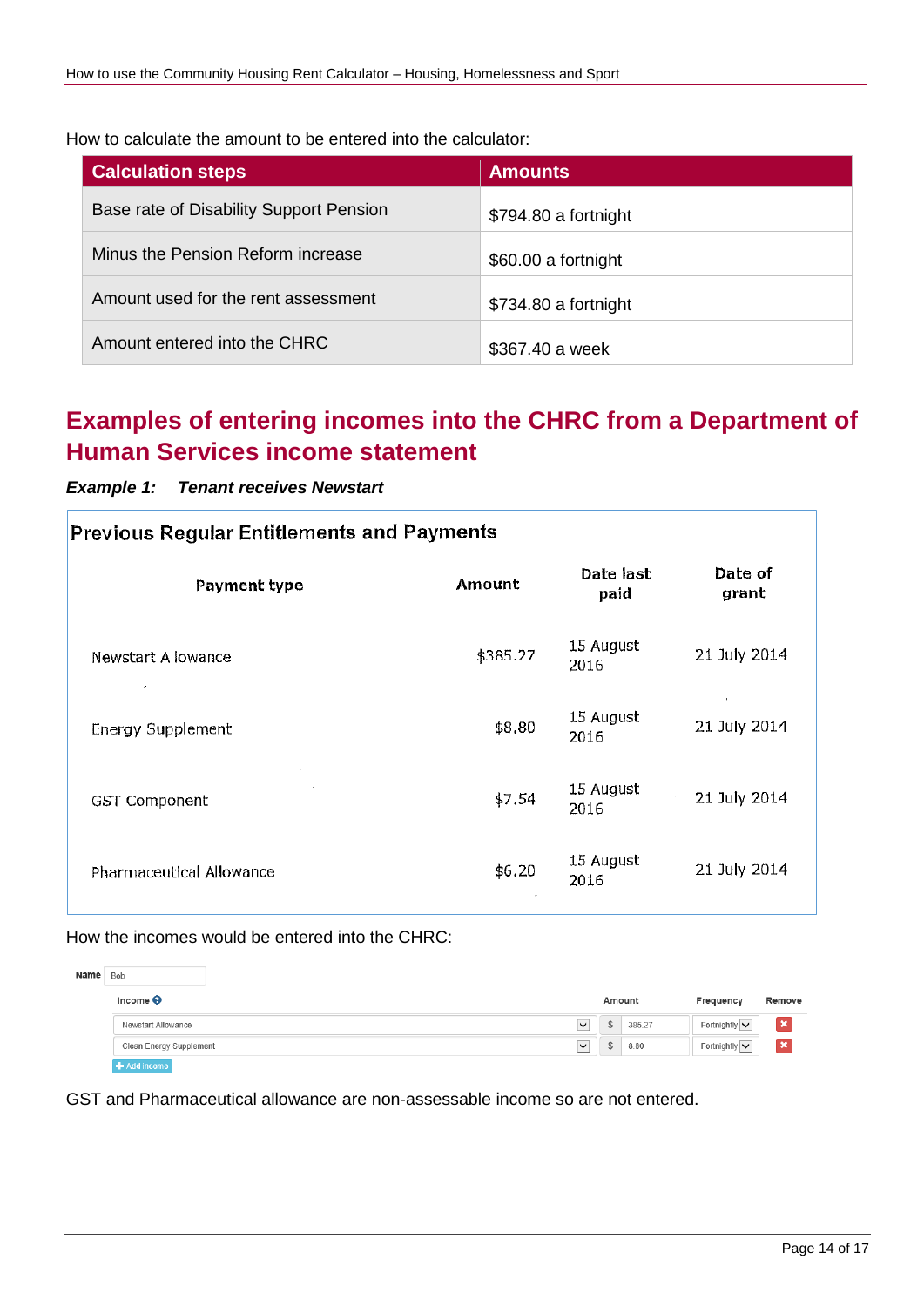#### *Example 2 – Tenant receives Youth Allowance*

| <b>Previous Regular Entitlements and Payments</b> |          |                      |                  |  |  |  |
|---------------------------------------------------|----------|----------------------|------------------|--|--|--|
| . Payment type                                    | Amount   | Date last<br>paid    | Date of<br>grant |  |  |  |
| Youth Allowance                                   | \$433.20 | ٠<br>30 June<br>2016 |                  |  |  |  |
| <b>Energy Supplement</b>                          | \$7.00   | 30 June<br>2016      |                  |  |  |  |

### How the incomes would be entered into the CHRC:

| Name | Jane                    |                                 |        |                               |                |
|------|-------------------------|---------------------------------|--------|-------------------------------|----------------|
|      | Income $\Theta$         |                                 | Amount | Frequency                     | Remove         |
|      | Youth Allowance         | ---<br>$\checkmark$<br>\$       | 433.20 | Fortnightly $  \vee  $        | ×              |
|      | Clean Energy Supplement | __<br>\$<br>$\checkmark$<br>___ | 7.00   | ___<br>Fortnightly $  \vee  $ | $\pmb{\times}$ |
|      | + Add income            |                                 |        |                               |                |

### *Example 3 – Tenant receives Abstudy*

| <b>Previous Regular Entitlements and Payments</b> |          |                   |                                |  |  |
|---------------------------------------------------|----------|-------------------|--------------------------------|--|--|
| Payment type                                      | Amount   | Date last<br>paid | Date of<br>grant               |  |  |
| Abstudy                                           | \$279,72 | 23 March<br>2016  | 29 February<br>2016            |  |  |
| Energy Supplement                                 | \$4.60   | 23 March<br>2016  | 29 February<br>2016            |  |  |
| <b>GST Component</b>                              | \$5.48   | 23 March<br>2016  | $\cdot$<br>29 February<br>2016 |  |  |
|                                                   |          |                   |                                |  |  |

#### How the incomes would be entered into the CHRC:

| Name | Alex                    |                                                      |        |           |                                        |                           |
|------|-------------------------|------------------------------------------------------|--------|-----------|----------------------------------------|---------------------------|
|      | Income $\Theta$         |                                                      | Amount | Frequency |                                        | Remove                    |
|      | Abstudy                 | __<br>$\checkmark$<br>\$                             | 139.86 | Weekly    | ___<br>$\vert \mathsf{v} \vert$<br>___ | $\boldsymbol{\mathsf{x}}$ |
|      | Clean Energy Supplement | $\overline{\phantom{a}}$<br>$\checkmark$<br>\$<br>__ | 2.30   | Weekly    | ___<br>$\vee$<br>$-$                   | ×                         |
|      | Add income              |                                                      |        |           |                                        |                           |

GST is non-assessable so is not entered.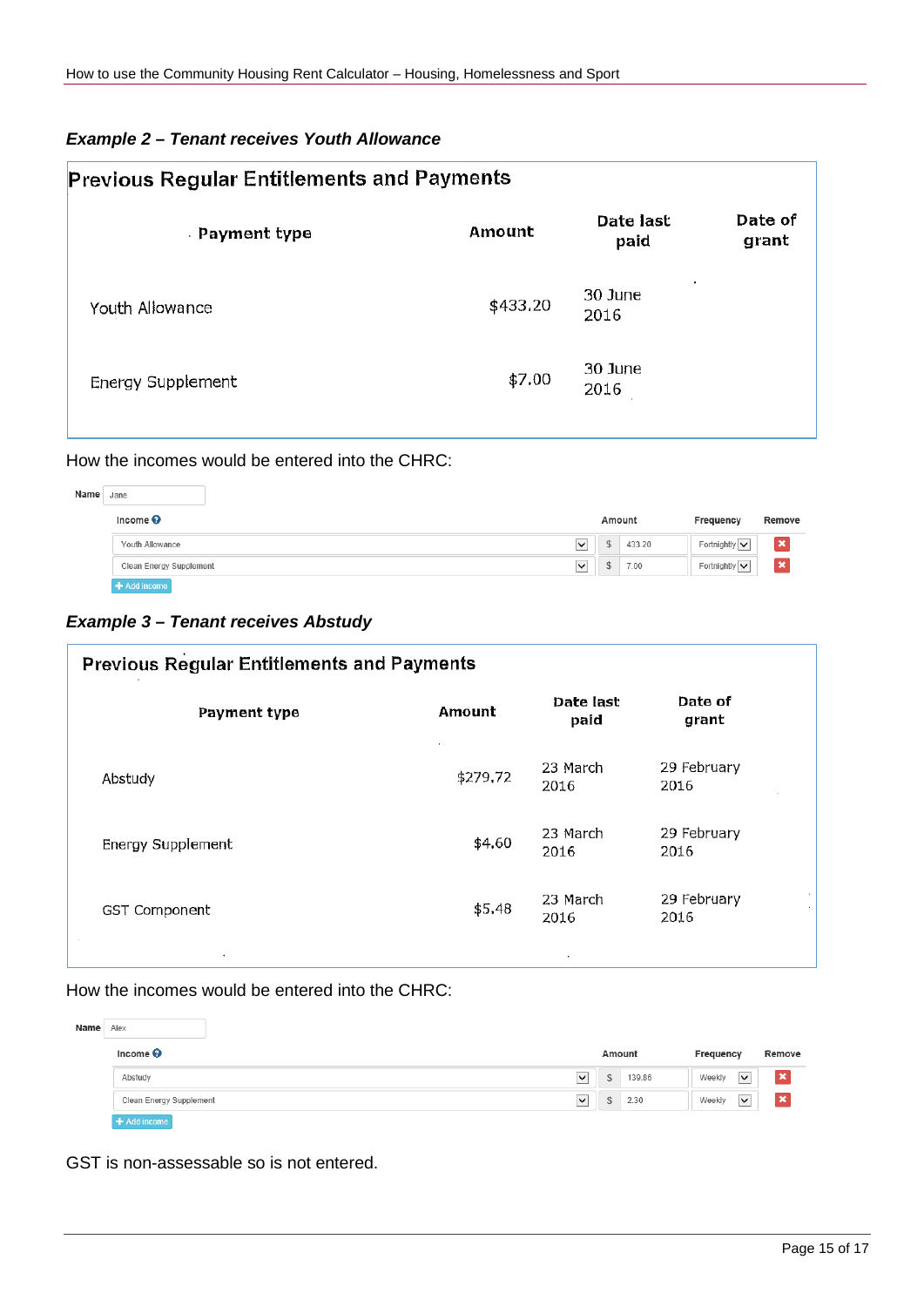| Example 4 – Tenant receives Newstart and has a small business income. |  |  |
|-----------------------------------------------------------------------|--|--|
|                                                                       |  |  |

| <b>Previous Regular Entitlements and Payments</b> |          |                   |                  |  |  |  |
|---------------------------------------------------|----------|-------------------|------------------|--|--|--|
| Payment type                                      | Amount   | Date last<br>paid | Date of<br>grant |  |  |  |
| Newstart Allowance                                | \$500.70 | 04 July 2014      | 27 April<br>2012 |  |  |  |
| Energy Supplement                                 | \$8.70   | 04 July 2014      | 27 April<br>2012 |  |  |  |
| <b>GST Component</b>                              | \$9.80   | 04 July 2014      | 27 April<br>2012 |  |  |  |

### Details of Income (not including Centrelink Payments)

| Income type                 | Amount   | Frequency | Date of<br>Effect      |
|-----------------------------|----------|-----------|------------------------|
| <b>Business Income</b>      | \$108.00 | Annually  | 12 April<br>2013       |
| Financial Investment Income | \$2.00   | Annually  | 04<br>November<br>2013 |

### How the incomes would be entered into the CHRC:

| Name | Sam                     |              |                |        |                                     |             |                 |
|------|-------------------------|--------------|----------------|--------|-------------------------------------|-------------|-----------------|
|      | Income $\Theta$         |              | Amount         |        | Frequency                           |             | Remove          |
|      | Newstart Allowance      | $\checkmark$ | \$             | 250.35 | Weekly                              | $\check{ }$ | $\vert x \vert$ |
|      | Clean Energy Supplement | $\checkmark$ | \$             | 4.35   | Weekly                              | $\check{}$  | $\vert x \vert$ |
|      | Self Employed           | $\checkmark$ | $\mathfrak{S}$ | 100.00 | Fortnightly $\vert \bm{\vee} \vert$ |             | $\vert x \vert$ |
|      | Interest                | $\checkmark$ | \$             | 0.10   | Fortnightly $\vert \bm{\vee} \vert$ |             | $\vert x \vert$ |
|      | + Add income            |              |                |        |                                     |             |                 |

GST is non-assessable so is not entered.